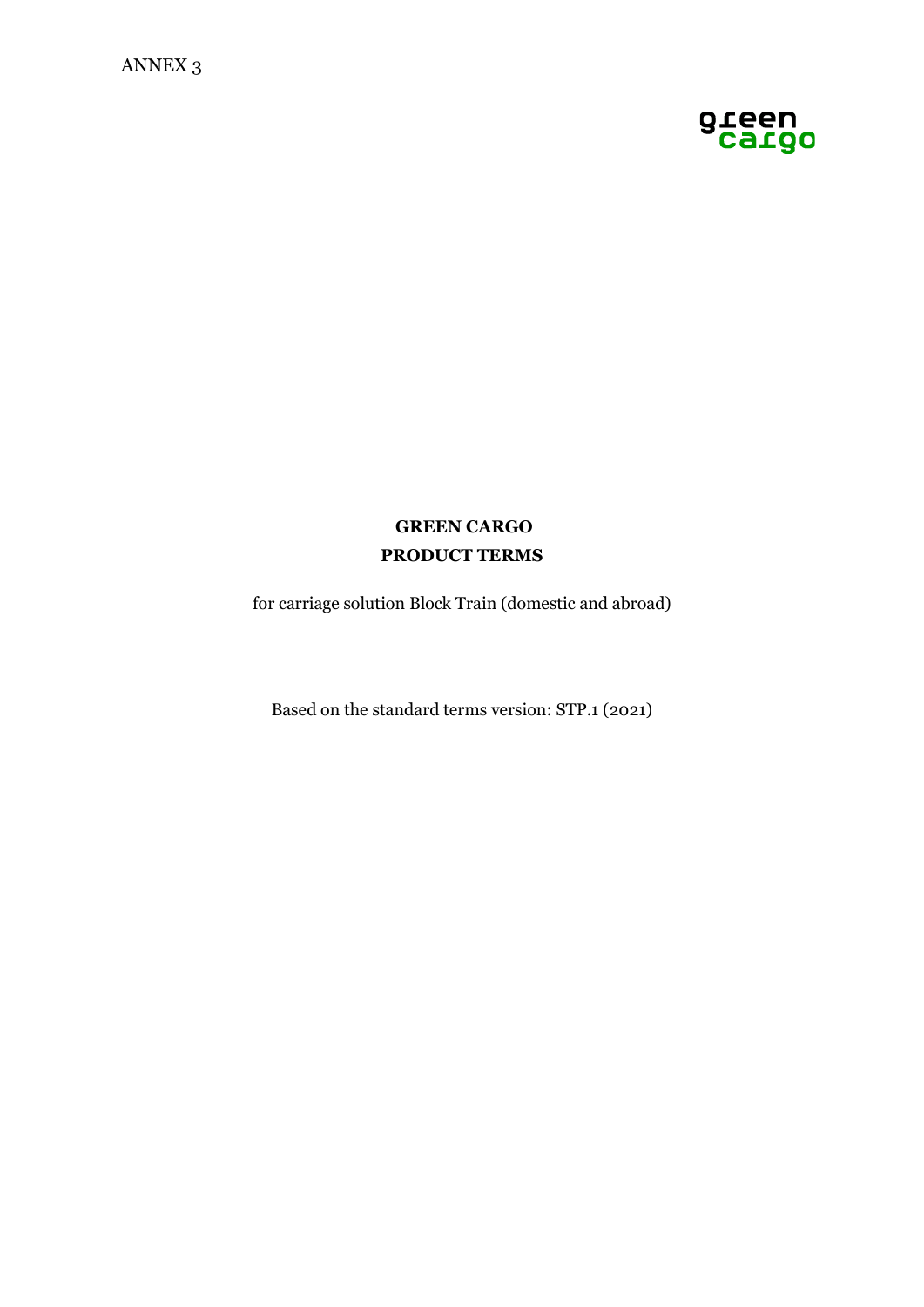#### **1. BACKGROUND**

1.1 Block Train is a partly *standardised* carriage solution where Green Cargo, on behalf of the Customer and according to what has been specifically agreed for a certain period, carries out transportation between agreed Loading Sites and Unloading Sites. Implementation, transport planning, capacity, handover points, timetables, flexibility and prices etc. are stated in the price and product annex agreed with the Customer from time to time (the "**Price and Product Annex**") and these product terms. Each agreed departure is referred to as a "**Carriage**" in the Agreement.

The Customer may add one or more Optional Services to the Carriage.

#### **2. DEFINITIONS**

Terms with a defined meaning are indicated using capital initial letters and their specific meanings are given either in the Main Agreement or in these product terms or the Price and Product Annex.

#### **3. ORDER, AMENDMENT AND CANCEL-LATION OF CARRIAGE**

3.1 See the Price and Product Annex.

# **Specific information regarding Carriage of Dangerous Goods, Abnormal Carriage and certain types of goods**

3.2 In respect of Abnormal Carriage and Carriage of Dangerous Goods as well as specifically regulated types of goods, the Customer shall, in a timely manner, provide Green Cargo with all relevant information required to enable Green Cargo to determine whether such Carriage (in Green Cargo's opinion) is possible and appropriate to perform. In relation to carriage of goods for which Green Cargo has an obligation to notify or register (e.g. forage, food and waste), the Customer shall, in a timely manner, provide Green Cargo with all relevant information required

to enable Green Cargo to fulfil such obligation. The Customer is also responsible for goods manufactured, stored, transported or shipped with an authorised economic operator (AEO) and goods collected or delivered to such party being (a) manufactured, stored, processed and loaded in secure facilities and secure loading and transport areas, and (b) protected against unauthorized interference in manufacturing, storage, processing, loading and carriage. The Customer is responsible for ensuring, that reliable staff handle the manufacturing, storage, processing, loading and carriage of these goods, and that the business partners acting on their behalf are aware that they must be able to guarantee the security of the supply chain in accordance with the above. The Customer is also responsible for its own compliance with applicable regulations (including Regulation EC 1013/2006 on shipments of waste and the Swedish Waste Ordinance (SFS 2020:614)) regarding cross-border waste transports, including that the necessary notifications and permits exist.

# **4. PERFORMANCE OF CARRIAGE**

- 4.1 If the Customer is not a consignor or consignee, the Customer is nevertheless, in all respects liable to Green Cargo as if the Customer were the consignor or consignee.
- 4.2 The Customer understands that failure to fulfil the Customer's (or the consignor's or consignee's) obligations under the Agreement may, in accordance with applicable law, cause Green Cargo not to perform or (at the Customer's risk and cost) to cancel an already commenced Carriage. Such failure may constitute a breach of contract that gives Green Cargo the right to terminate the Agreement. Green Cargo also has the right to, at the Customer's risk and expense, cancel a Carriage for which the risk of the goods has not yet passed to Green Cargo in accordance with Section 4.8 below, in the case of a justified suspicion that the Customer cannot or will not pay for the Carriage or previously performed services.

# **Provision of Wagons and their technical condition**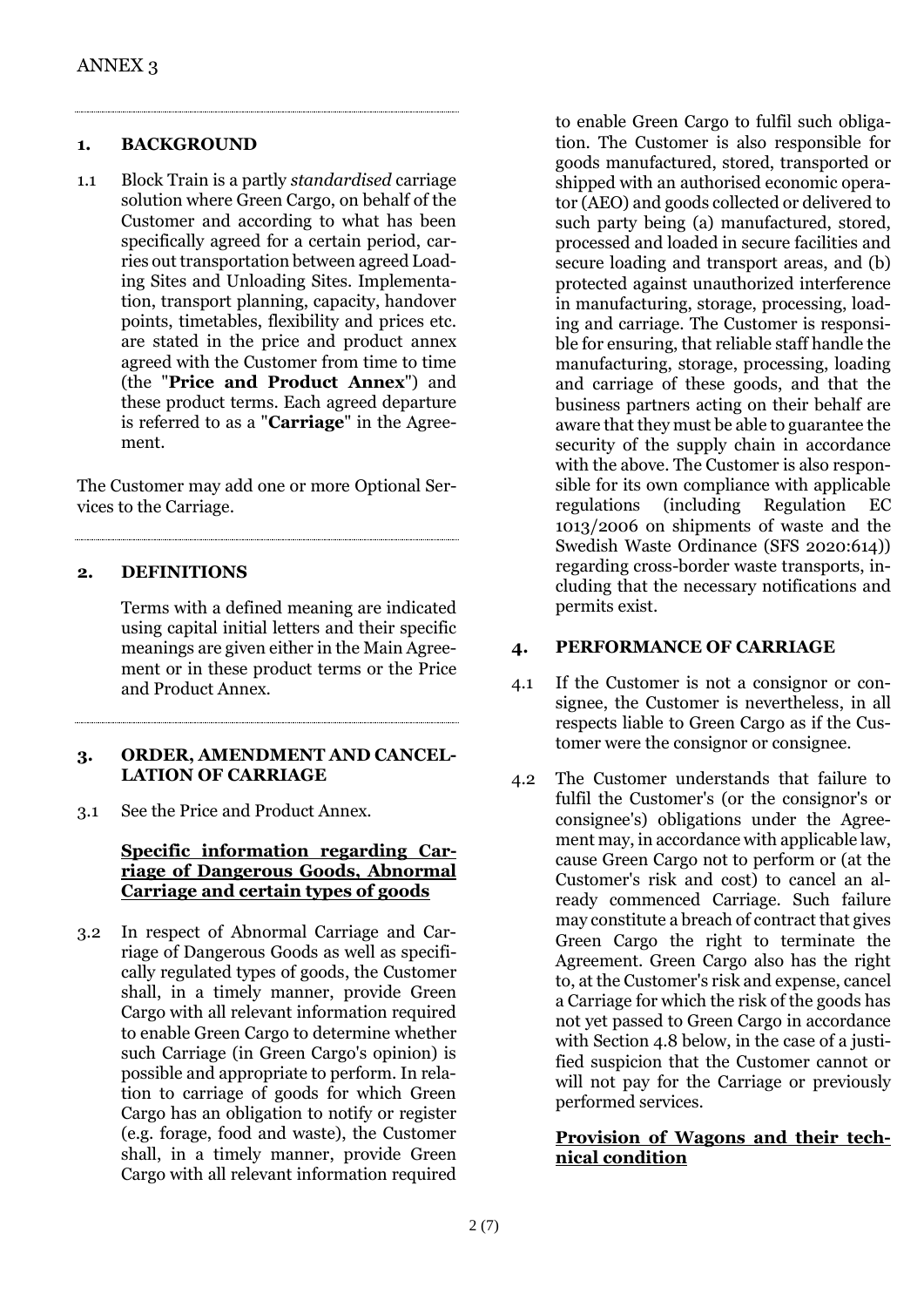- 4.3 If the unit price in the applicable Price and Product Annex includes Wagon, Green Cargo shall, unless otherwise agreed, provide the Wagons. In other cases, the Customer shall provide the Wagons, unless otherwise agreed.
- 4.4 The Customer is responsible for:
	- (a) Each Wagon provided by the Customer (i) meeting applicable requirements of a technical and safety nature, (ii) being fully compliant with relevant rail infrastructure and Green Cargo's production system, and (iii) having a carriage holder acceded to the international contract of use for wagons, *General Contract of Use for Wagons*; and
	- (b) Wagons provided by Green Cargo not being damaged during loading, unloading (unless Green Cargo has agreed to carry out loading or unloading as an Optional Service) or any other handling during the time such Wagon is at the disposal of the Customer, whereby damage to a Wagon beyond normal wear and tear shall be considered caused by the Customer unless the Customer can prove that it was caused by Green Cargo (subject to Green Cargo carrying the burden of proof in respect of any potentially deficient loading of significance for the damage).

# **Loading and unloading of Wagons**

- 4.5 The Customer is responsible for loading, unloading and cleaning of Wagons (unless Green Cargo has agreed to carry out loading, unloading or cleaning as an Optional Service).
- 4.6 The Customer is responsible (unless Green Cargo has agreed to carry out loading as an Optional Service) for the loading being completed in such time that:
	- (a) the Consignment Note is drawn up and (unless Green Cargo shall draw up the same as an Optional Service) sent to Green Cargo in accordance with Section 4.13 below;
- (b) the Wagon is ready to be collected without delay at the agreed time of collection.
- 4.7 The Customer is also responsible for ensuring that carried goods comply with and are loaded and secured in accordance with all applicable safety regulations and Green Cargo's from time to time applicable *Rules for loading and securing of goods* (which are available on [www.greencargo.com](http://www.greencargo.com/) and at Customer Service).
- 4.8 The risk of loss, damage or wastage of the carried goods shall, in accordance with applicable legislation, be transferred to Green Cargo by way of Green Cargo receiving and accepting the same for carriage (by receipt of Consignment Note, provided that the respective Wagon or Wagon Set is ready to be collected without delay at the agreed time). Green Cargo then carries this risk until the goods are delivered in accordance with Section 4.19 below (at which time the risk transfers to the Customer).

# **Consignment Notes, import and other customs documents (carriage documents)**

- 4.9 For each agreed Carriage, the Customer shall (for the entire Wagon Set or for the respective Wagon, as agreed with the respective Customer) draw up and provide Green Cargo with a Consignment Note (unless Green Cargo shall draw up the Consignment Note as an Optional Service).
- 4.10 The Consignment Note shall comply with the format and contain such information as may be prescribed, from time to time, by Green Cargo in the *Rules for carriage documents* (which are available on [www.green](http://www.greencargo.com/)[cargo.com](http://www.greencargo.com/) and at Customer Service).
- 4.11 The Customer is responsible for the information provided in the Consignment Note being correct, clear and complete, and otherwise complying with what the Parties have agreed.
- 4.12 The Customer is also responsible for the prescribed import and customs documents being complete, correct and available and filed in such a way that Green Cargo does not

and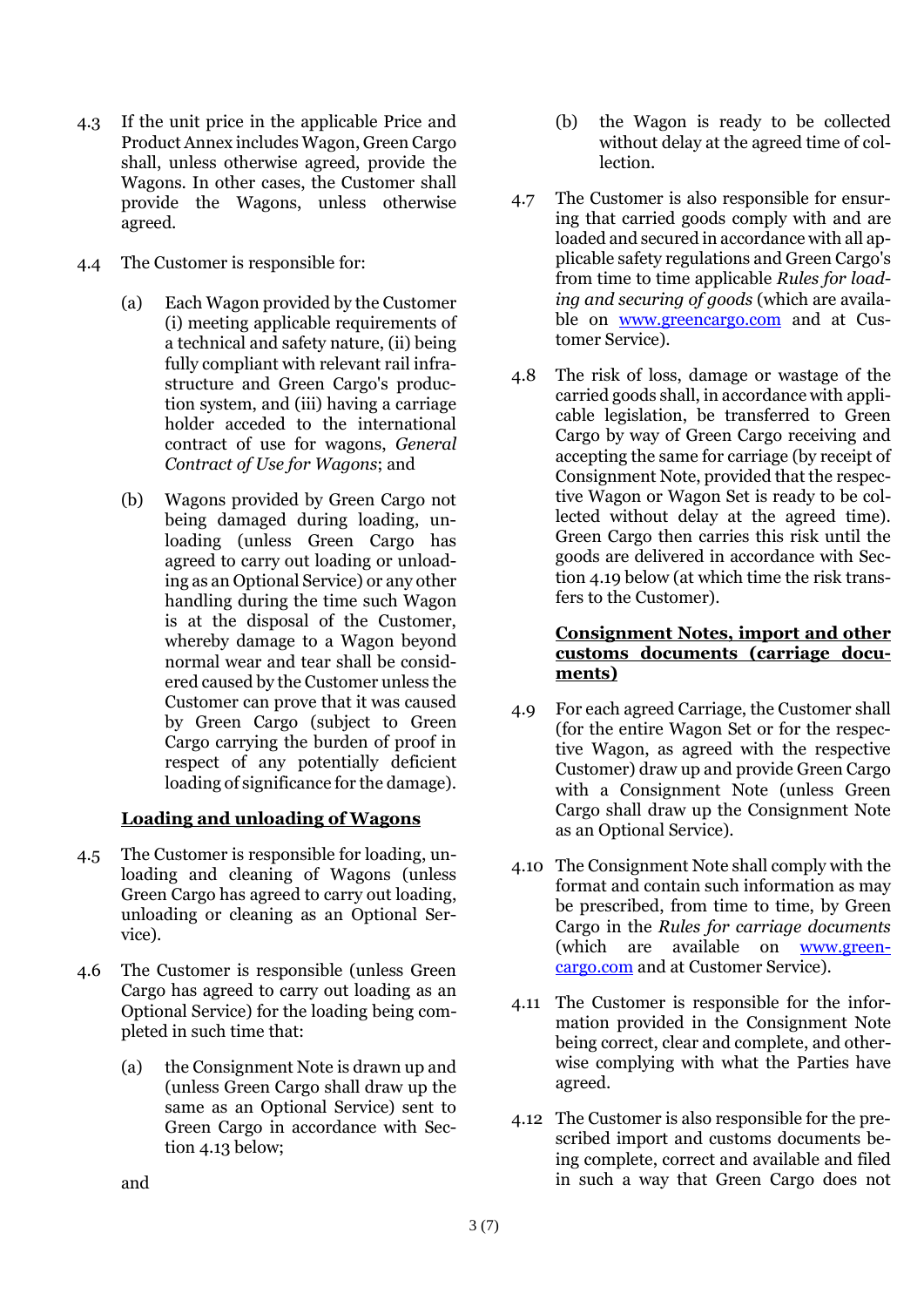participate in illegal importation and must comply with the requirements of AEO-S.

- 4.13 If nothing else has been agreed, the Consignment Note must be delivered to Green Cargo no later than two (2) hours before the agreed time for collecting the concerned Wagon or Wagon Set. By sending the Consignment Note, the Customer also confirms that the Wagon or Wagon Set is ready for collection (see Section 4.17 (a) below).
- 4.14 The Customer understands that incorrect, unclear or incomplete information or carriage documents may affect the performance of the Carriage as well as the liability and costs associated therewith. The Customer agrees to indemnify and hold Green Cargo harmless for any costs and damages incurred as a result of information or carriage documents provided being inaccurate, unclear or incomplete or not provided on such time, or in the place or manner, agreed or prescribed by law or regulation.

# **Transit Period**

- 4.15 Carriage is performed in accordance with the Price and Product Annex.
- 4.16 The Customer understands and accepts that Green Cargo may need to make changes in its production both in the line network and in the timetable (e.g. changes may need to be implemented regarding switching frequency, days of service and times after a change in allocation or other infrastructure related circumstances beyond the control of Green Cargo) during the Contract Period. Such changes may be temporary or of a more permanent nature and shall be communicated to the Customer without unreasonable delay.
- 4.17 Green Cargo shall collect Wagons at the Loading Site and at the time agreed. However, Green Cargo's obligation to collect Wagons requires that the Customer:
	- (a) No later than two (2) hours before the time stated for collection notifies Green Cargo in the prescribed manner that the Wagon Set or Wagon is ready for collection;
- (b) that the conditions at the Loading Site are such that Green Cargo can collect the Wagon Set or the Wagon without having to take any measures such as moving wagons or carrying out further Switches.
- 4.18 Green Cargo shall perform each Carriage within 60 (sixty) hours, or the period calculated in accordance with Article 16 of CIM (if that period is longer) and subject to Sections 4.19 – 4.21 below (the "**Transit Period**"), unless the Parties have agreed on a longer period of time for a certain Carriage. The transit period stated here applies regardless of the information about potentially earlier time of arrival stated in the Price and Product Annex.
- 4.19 The Transit Period commences at the end of the day when Green Cargo was obliged to collect the Wagon Set or Wagon. The Carriage is then considered completed when Green Cargo has:
	- (a) Delivered the relevant Wagon Set or Wagon to the Customer (or the consignee designated by the Customer) at the Unloading Site (which means that Green Cargo, in accordance with applicable legislation, via arrival notice or such manner as has otherwise been agreed, has delivered the Consignment Note, and the corresponding Wagon Set or Wagon, to the consignee);

or

- (b) in the event that the delivery has not been possible due to circumstances beyond Green Cargo's reasonable control, has notified the Customer (or the designated consignee) that the Wagon Set or Wagon is ready to be delivered and (i) the goods carried have been delivered to a customs or tax authority in a service or storage room used by the authority and not under the control of Green Cargo; or (ii) the goods have been put in storage at Green Cargo or delivered to a forwarding agent or a general warehouse for storage.
- 4.20 A break in the calculation of the Transit Period will occur during Saturdays, Sundays

and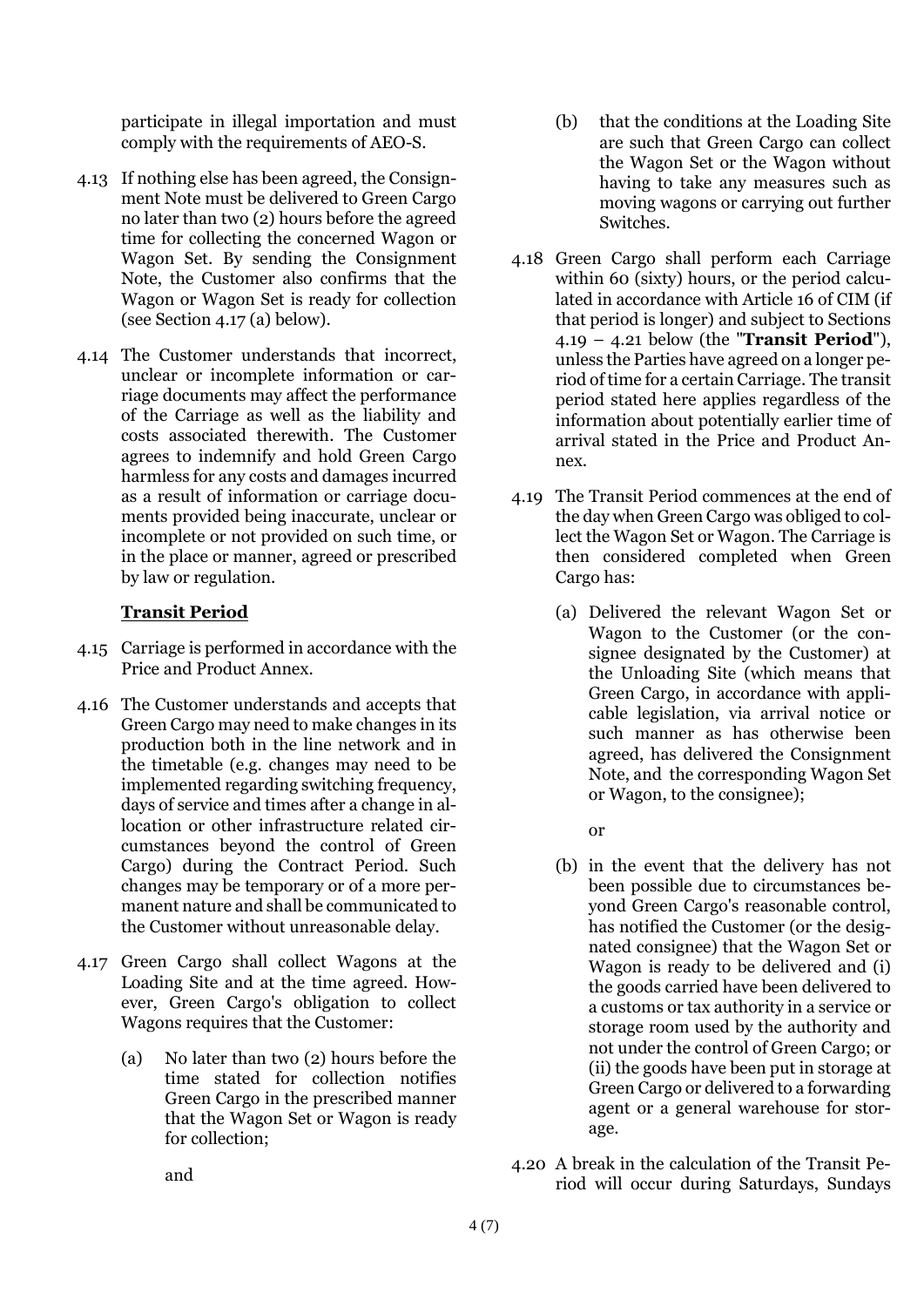and holidays. In Sweden, breaks are also made for Midsummer's Eve, Christmas Eve and New Year's Eve. Outside of Sweden, breaks are also made in the calculation of the Transit Period during such weekdays when general leave applies in the countries concerned (regardless of whether they are public holidays).

- 4.21 The Transit Period shall furthermore be *extended* by the time required to complete the Carriage as a result of:
	- (a) Safety measures that Green Cargo considers necessary;
	- (b) compliance with government regulations;
	- (c) it constituting an Abnormal Carriage;

or

- (d) circumstances beyond Green Cargo's reasonable control as set forth in Section 7 below.
- 4.22 If the Wagon Set concerned was not Switched due to circumstances beyond Green Cargo's reasonable control, the Transit Period shall not commence until the Switch has taken place.

# **5. COMPENSATION AND PAYMENT**

# **Prices and fees**

- 5.1 All prices and fees are stated *excluding* VAT and potential taxes and tariffs, which thus will be added to the amounts invoiced to the Customer.
- 5.2 Prices and fees that have been determined for a certain period of time in the Price and Product Annex applies for that period, but may change in connection with such changes in the production that are notified in accordance with Section 4.16 above. In other parts Green Cargo may adjust its prices and fees at any time during the Agreement Period. If Green Cargo resolves to carry out a price or fee adjustment pursuant to this section, Green Cargo shall notify the Customer regarding the adjusted prices and fees and the date of entry into force of the adjustments.

When an adjustment is made in accordance with this section, the date of entry into force may not occur earlier than 30 (thirty) days from the date of the notification of the change.

# **Electricity costs, infrastructure charges and other compensation**

- 5.3 In addition to the fixed prices and fees specified in the applicable Price and Product Annex, the Fees for amendments, cancellations and deviations and the prices for Optional Services, track fees and charges for custom services, the Customer shall pay compensation to Green Cargo for variable costs, in accordance with Green Cargo's from time to time applicable *Rules for the calculation of variable costs* (which are available on [www.greencargo.com](http://www.greencargo.com/) and at Customer Service). Such additional variable costs may, for instance, relate to fuel surcharges (if the Carriage includes the Optional Services *Conveyance*). Stated electricity prices are indicative and Green Cargo adjusts the price afterwards by reconciliation against the actual price. Infrastructure fees are adjusted on an annual basis by Green Cargo, with effect as of the day when new fees come into force in relation to Green Cargo pursuant to decisions from the Swedish Transport Administration.
- 5.4 Furthermore, Green Cargo is entitled to compensation for:
	- (a) Other unforeseen costs arising in connection with the performance of a Carriage (including any Optional Services) as a result of a decision by public authority or other circumstances beyond Green Cargo's reasonable control;

and

(b) costs and damages incurred as a result of the Customer or its designated consignor or consignee having breached their obligations under the Agreement (including e.g. the obligation to prepare correct Consignment Notes, import and customs documents in accordance with Sections  $4.9 - 4.14$  above).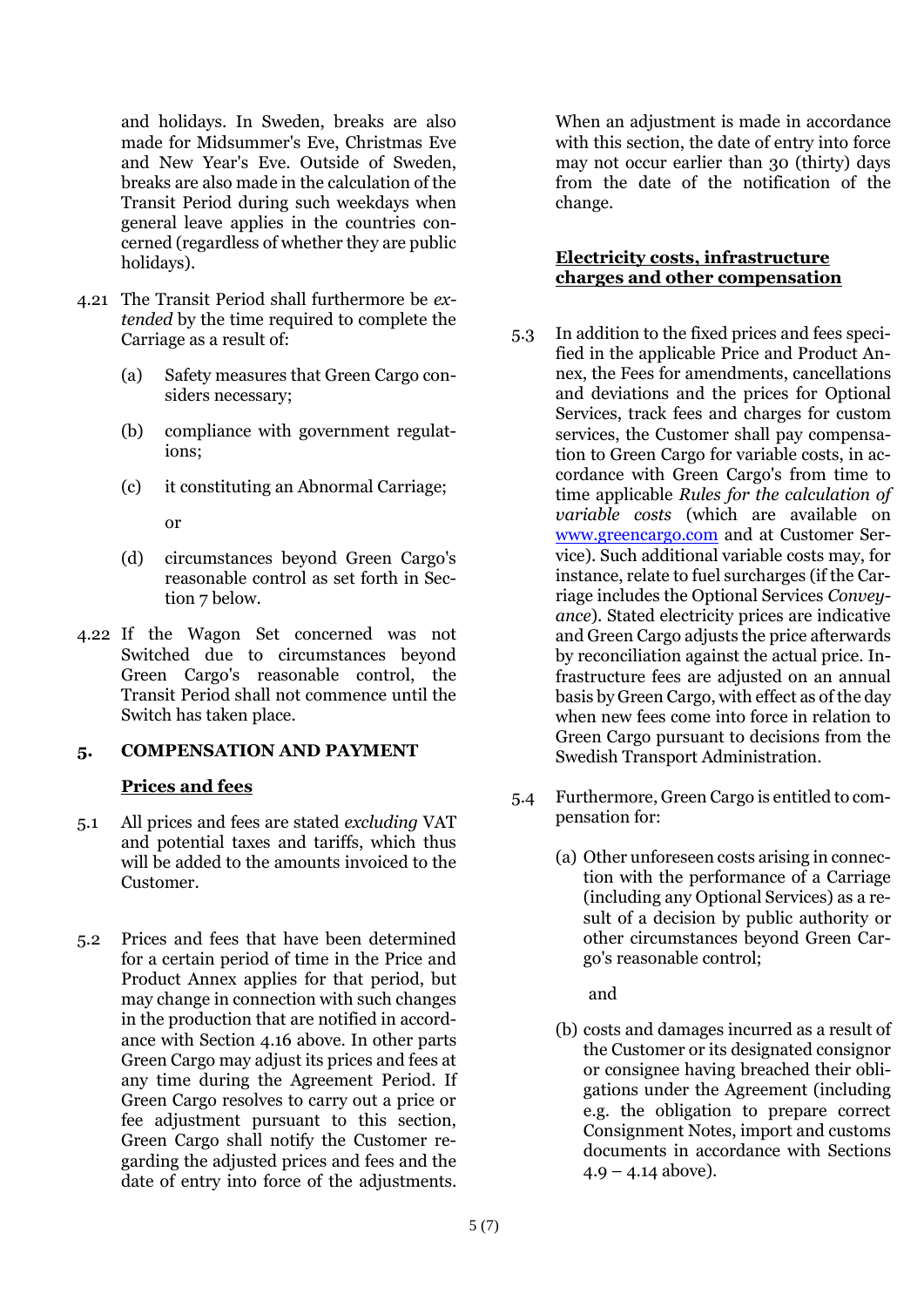5.5 With respect to certain deviations from the Agreement, the Customer shall instead of compensation according to section 5.4 (b), pay those fees stated in Green Cargo's from time to time applicable Price list for deviations (as set out in Appendix 2 (a) and available on [www.greencargo.com](http://www.greencargo.com/) and at Customer Service). For instance, prices for additional lifts and leased space shall be paid in accordance with the terminal's rates.

# **Invoicing**

5.6 Compensation payable by the Customer to Green Cargo will, *at the earliest*, be invoiced on the day on which the relevant Carriage is commenced or according to separate agreement.

# **6. INFORMATION**

6.1 The Customer is obliged to provide Green Cargo with all such information that may reasonably be considered necessary or important for the contractual performance of a Carriage.

# **Notifications and notices of change**

6.2 Matters concerning any notification messages and notices of change are regulated in the Price and Product Annex.

# **Infrastructure manager**

- 6.3 To the extent that the Customer is an infrastructure manager, the Customer shall also apply the below in respect of the Loading and Unloading Sites:
	- (a) Ensure routines for the provision of the current edition of the road safety instruction (*Sw*: TRI) (or the equivalent outside of Sweden) in accordance with the obligations of an infrastructure manager;
	- (b) inform Green Cargo of current safety and security regulations within the Customer's area;

and

(c) primarily be responsible for damage suffered by third parties, with the

possibility to seek compensation by way of a recourse if the damage was caused by intent or gross negligence on the part of Green Cargo.

# **7. FORCE MAJEURE**

- 7.1 If a Party cannot fulfil its obligations in accordance with the Agreement due to a circumstance:
	- (a) beyond the Party's reasonable control;

and

(b) the consequences of which the Party may not avoid or overcome with reasonable efforts,

it shall constitute an excuse which will result in the time for due performance being postponed.

Such excuse shall be deemed to exist in respect of Green Cargo in the event of an obstacle to perform the Carriage because of, for instance, blocking locomotives, vehicles or other equipment that is not controlled by Green Cargo, decisions by public authority such as closing of roads or tracks, traffic bans, and other capacity restrictions for the relevant infrastructure, lack of fuel supply, wars, conflicts and similar disturbances, sabotage, natural events such as temperature and weather, floods, earthquakes and forest fires, labour disputes, fires and other accidents.

- 7.2 A Party that is prevented from fulfilling its obligations due to a circumstance according to Section 7.1 above shall:
	- (a) Notify the other Party without unreasonable delay;
	- (b) within the limits of commercially reasonable efforts, seek promptly to overcome the circumstances which prevent the Party from fulfilling its obligations under the Agreement;

and